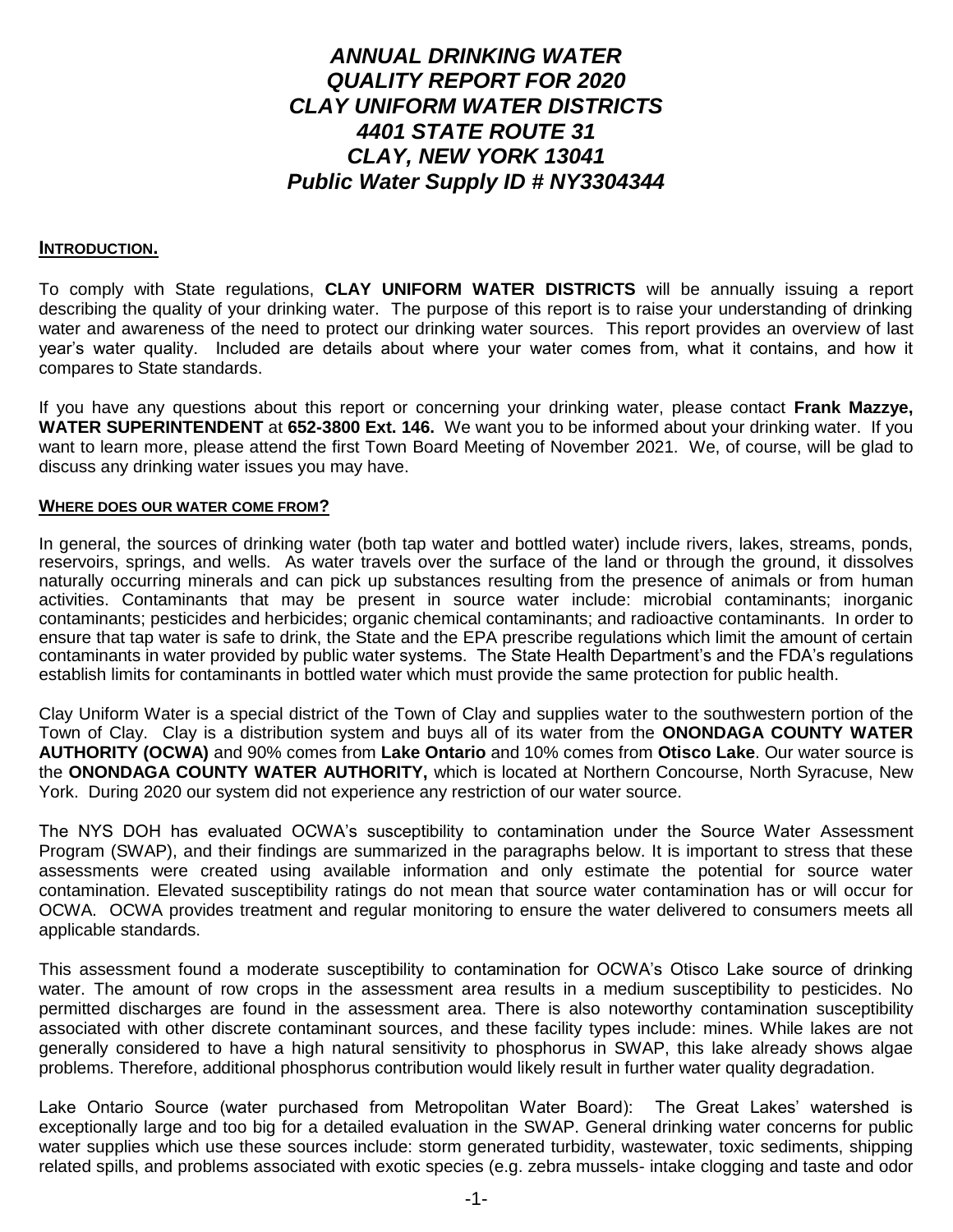problems). The summary below is based on the analysis of the contaminant inventory compiled for the drainage area deemed most likely to impact drinking water quality at this PWS intake.

#### **Facts and Figures**

Our water system serves 16,000 people through 5,862 service connections. The total water purchased in 2020 was 654,694,000 gallons. The amount of water sold in 2020 to customers was 550,148,000 gallons. The total amount of water lost in 2020 was 104,546,000 gallons; this water was used to flush water mains, fight fires and leaks in the system. In 2020, water customers were charged an average of \$3.63 per 1,000 gallons of water.

#### **ARE THERE CONTAMINANTS IN OUR DRINKING WATER?**

As the State regulations require, OCWA tests your drinking water for numerous contaminants. These contaminants include: total coliform, turbidity, inorganic compounds, nitrate, nitrite, lead and copper volatile organic compounds, total trihalomethanes, and synthetic organic compounds. Additionally, we test our water for Total coliform bacteria, lead and copper. The tables below depict which contaminants were detected in your drinking water. A copy of all non-detected contaminants is on file with the Town of Clay Uniform Water District Office as well as the Town Clerk's Office for public review.

The State allows us to test for some contaminants less than once per year because the concentrations of these contaminants do not change frequently. Some of our data, though representative, are more than one year old.

It should be noted that all drinking water, including bottled drinking water, may be reasonably expected to contain at least small amounts of some contaminants. The presence of contaminants does not necessarily indicate that water poses a health risk. More information about contaminants and potential health effects can be obtained by calling the EPA's Safe Drinking Water Hotline (800-426-4791) or the Onondaga County Health Department at 435-6600.

| Contaminant                   | <b>Sample</b><br><b>Source</b>        | <b>Violation</b><br>Yes / No | Date(s) of<br><b>Sampling</b>                 | Average<br>Level found<br>(Range) | <b>Units</b><br><b>Measured</b> | <b>MCLG</b>    | <b>Regulatory</b><br>Limit<br><b>MCL</b> | <b>Likely Source of</b><br>Contamination                                                                                                                                         |
|-------------------------------|---------------------------------------|------------------------------|-----------------------------------------------|-----------------------------------|---------------------------------|----------------|------------------------------------------|----------------------------------------------------------------------------------------------------------------------------------------------------------------------------------|
| Chlorine<br>Residual          | Clay<br><b>Distribution</b><br>System | No.                          | 24/month                                      | 0.37<br>$(0.2 - 0.9)$             | mg/L                            | (MRDLG)<br>N/A | (MRDL)<br>4                              | Added to water to<br>kill harmful bacteria<br>and to prevent the<br>regrowth of<br>bacteria.                                                                                     |
| Total<br>Trihalo<br>Methanes* | Clay<br><b>Distribution</b><br>System | No.                          | Mar-20<br><b>Jun-20</b><br>Sep-20<br>$Dec-20$ | 48.8<br>$(36-57)$                 | ug/L                            | n/a            | 80                                       | By-product of<br>drinking water<br>chlorination needed<br>to kill harmful<br>organisms. TTHMs<br>are formed when<br>source water contains<br>large amounts of<br>organic matter. |
| Haloacetic<br>acids**         | Clay<br><b>Distribution</b><br>System | No.                          | Mar-20<br><b>Jun-20</b><br>$Sep-20$<br>Dec-20 | 18.8<br>$(7.9 - 38)$              | ug/L                            | n/a            | 60                                       | By-product of<br>drinking water<br>disinfection needed to<br>kill harmful<br>organisms.                                                                                          |

#### **TABLE OF DETECTED CONTAMINANTS (Found in the Clay WDs Distribution System)**

**Disinfection by-products;** During disinfection, certain by-products form as a result of chlorine reacting with naturally occurring organic matter. The disinfection process is carefully monitored so that disinfection is effective, while levels of disinfection by-products are kept low. Trihalomethanes(THM's) and Haloacetic acids (HAA's) are classes of chemicals that OCWA is required to monitor for in its distribution system.

See 'Terms & Abbreviations' for the listing of Trihalomethanes contaminants.

\*\* See 'Terms & Abbreviations' for the list of Haloacetic acids contaminants.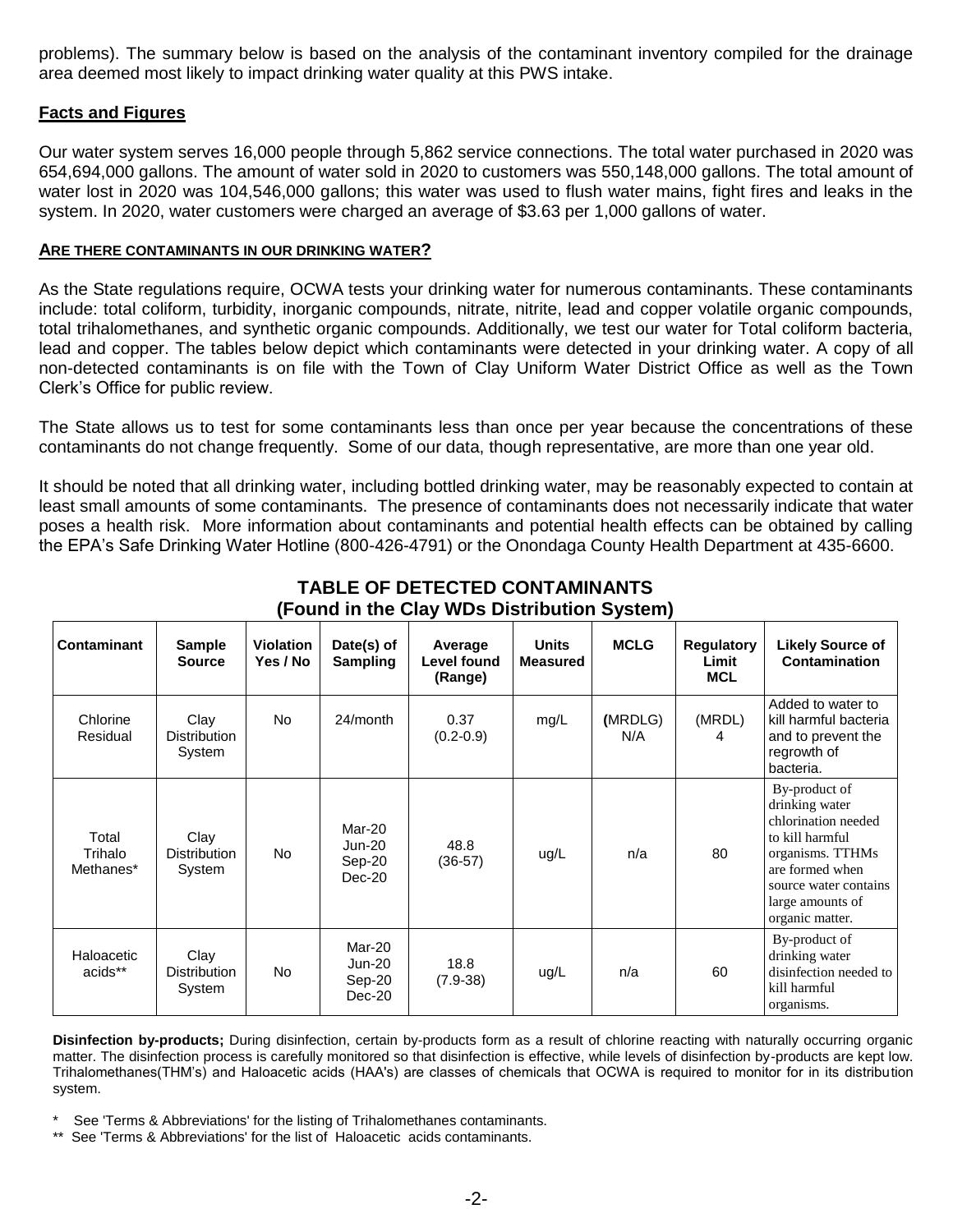### **Table of Detected Contaminants (Lead and Copper in the OCWA Distribution System)**

| Contaminant | Violation<br>Yes/No | Dates of<br>Sampling | Average<br>Level Found<br>Range | 90 <sup>th</sup><br>Percentile<br>Value | <b>Units</b><br>Measured | <b>MCLG</b> | <b>Regulatory Limit</b><br>(MCL, TT, or AL) | Likely Source of<br>Contamination                                                                                |
|-------------|---------------------|----------------------|---------------------------------|-----------------------------------------|--------------------------|-------------|---------------------------------------------|------------------------------------------------------------------------------------------------------------------|
| Copper      | <b>No</b>           | Jun-July<br>2019     | 0.0831<br>$(ND - 0.529)$        | 0.226                                   | mg/L                     | $\mathbf 0$ | $AL = 1.3^*$                                | Corrosion of household plumbing<br>systems; Erosion of natural<br>Deposits; Leaching from wood<br>preservatives. |
| Lead        | <b>No</b>           | Jun-July<br>2019     | 1.47<br>$(ND-91.7)$ **          | 4.7                                     | ug/L                     | $\mathbf 0$ | $AL = 15*$                                  | Corrosion of household plumbing<br>systems; Erosion of natural<br>deposits.                                      |

\*AL (Action Level) – Only 10% of samples can exceed this level.

\*\*91.7 ug/L abnormally high result. Homeowner was contacted several times for resampling with no response. 20.8 ug/L was the next highest level.

#### **About Lead and Copper:**

In order to deter the leaching of lead and/or copper from our customers pipes, OCWA has been mandated to implement corrosion control. Lead & Copper Sampling is required every 3 years. OCWA will sample again in 2022.

The method of corrosion control used on waters originating from Otisco Lake is the addition of orthophosphate. The adjustment of pH is the method used for Ontario water. OCWA's latest sampling period was in June – July of 2019 when OCWA sampled and tested customers' tap to make sure the corrosion controls were effective.

**90<sup>th</sup> Percentile Values for Lead & Copper**: The values reported for Lead and Copper represent the 90<sup>th</sup> percentile. The 90<sup>th</sup> percentile value is the concentration that 90% of the taps sampled were at or below. Since the Action Level for Lead is 15 ug/l, 90% of the taps tested had to be at or below this value. As you can see from the above chart, 90% of the taps tested were at or below 4.7 ug/l in June-July of 2019. The Action Level for Copper is 1.3 mg/l. The observed 90<sup>th</sup> percentile for Copper was 0.23 mg/l. Of the 113 samples that OCWA tested in June – July of 2019, only two samples exceeded the action level for lead. No samples exceeded the action level for Copper.

The testing showed that our methods of corrosion control are working.

#### **Lead in Drinking Water**

"If present, elevated levels of lead can cause serious health problems, especially for pregnant women and young children. Lead in drinking water is primarily from materials and components associated with service lines and home plumbing. The Onondaga County Water Authority is responsible for providing high quality drinking water, but cannot control the variety of materials used in plumbing components. When your water has been sitting for several hours, you can minimize the potential for lead exposure by flushing your tap for 30 seconds to 2 minutes before using water for drinking or cooking. If you are concerned about lead in your water, you may wish to have your water tested. Information on lead in drinking water, testing methods, and steps you can take to minimize exposure is available from the Safe Drinking Water Hotline or at *[http://www.epa.gov/safewater/lead.](http://www.epa.gov/safewater/lead)"*

#### *Chromium 6 Health Information*

Chromium is a common element in rocks, soil, water, plants and animals. It gets into surface or groundwater after dissolving from rocks and soil. Chromium is used to manufacture steel, to electroplate metal, and in the textile, tanning, and leather industries. Contamination of drinking water may occur if chromium gets into surface or groundwater after improper waste disposal in landfills or by industrial or manufacturing facilities using chromium.

Chromium is found in the environment in two principal forms: chromium (III) and chromium (VI). Chromium (III) compounds are the most common chromium compounds in the environment. Chromium (VI) compounds are less common in the environment and are typically associated with an industrial source. Depending on the conditions each form of chromium can be converted into the other form in the environment

Chromium (VI) is the more toxic form of chromium. There is strong evidence from human studies in many counties that occupational exposures to chromium (VI) in air cause lung cancer. There is weaker evidence from studies in China that longterm exposure to chromium (VI) in drinking water can cause stomach cancer. Chromium (VI) causes cancer in laboratory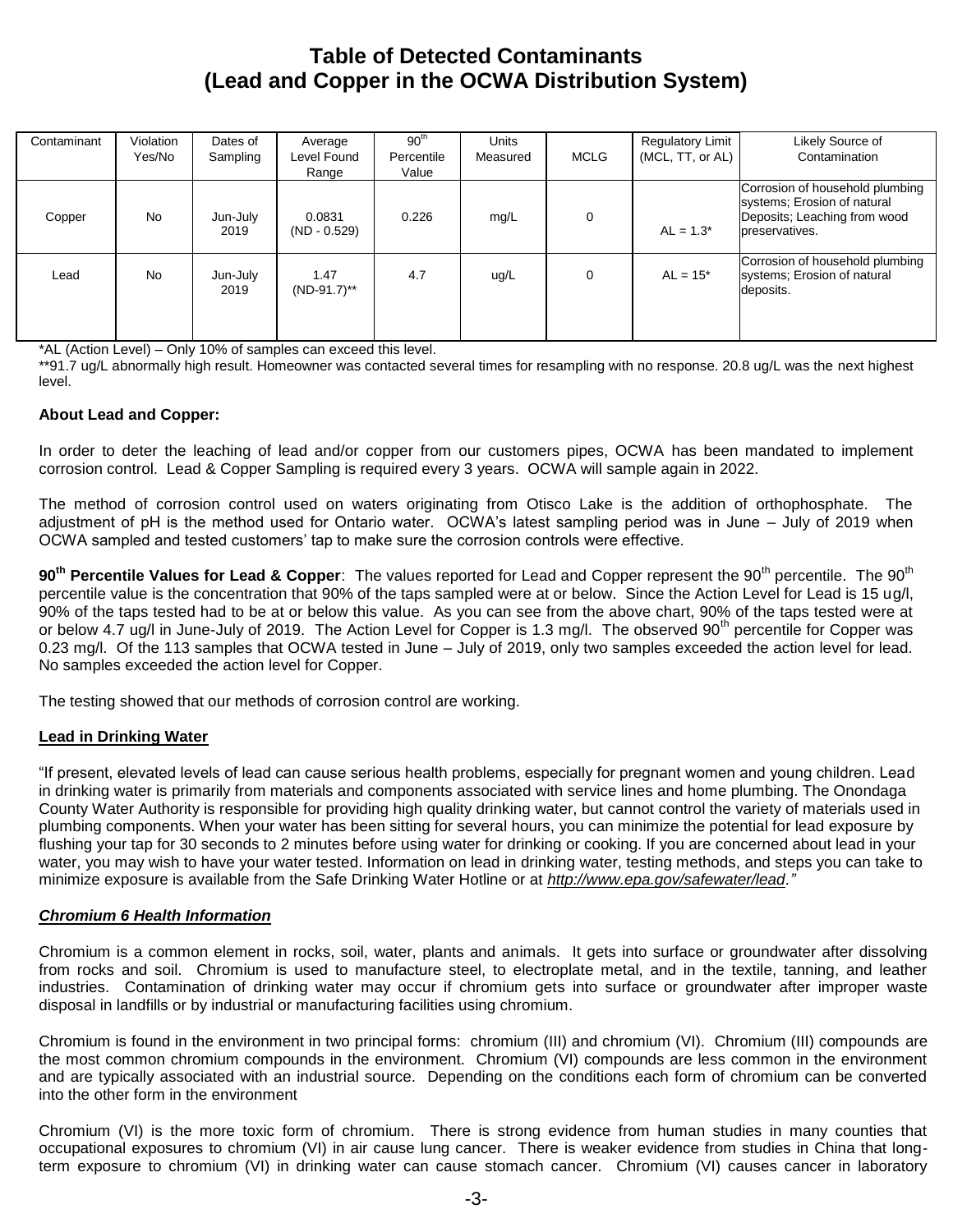animals exposed almost daily to high levels in air (lung cancer) or drinking water (mouth and intestinal cancers) over their lifetimes. Adverse gastrointestinal-tract effects (oral ulcers, stomach or abdominal pain, diarrhea), other than cancer also associated with long-term human exposures to oral doses of chromium (VI). In laboratory animals, repeated exposures of high doses of chromium (VI) has caused blood, liver and kidney damage in adults animals, and can adversely affect the developing fetus and the male and female reproductive organs. Chemicals that cause cancer or other adverse health effects in people or laboratory animals exposed to high levels also may increase the risk of such effects in people exposed to lower levels over periods. **Prepared by New York State Department of Health – Bureau of Toxic Substance Assessment, March 4, 2011.**

|                    |                        |                            |                                                       | Table of Detected Containmants<br><b>Turbidity at Entry Point</b> |                          |             |                                            |                                                                             |                                          |
|--------------------|------------------------|----------------------------|-------------------------------------------------------|-------------------------------------------------------------------|--------------------------|-------------|--------------------------------------------|-----------------------------------------------------------------------------|------------------------------------------|
| <b>Contaminant</b> | Water<br><b>Source</b> | <b>Violation</b><br>Yes/No | <b>Sampling</b><br>frequency<br>(highest)<br>reading) | Average<br>Level found<br>(Range)                                 | <b>Units</b><br>Measured | <b>MCLG</b> | Regulatory<br>Limit<br>(TT)                | Lowest %<br><b>of</b><br><b>Monthly</b><br>tests<br><b>Meeting</b><br>limit | <b>Likely Source of</b><br>Contamination |
| Turbidity          | <b>Otisco</b>          | No                         | Every 4 hrs<br>(6/7/2020)                             | 100%<br>< 0.3                                                     | <b>NTU</b>               | N/A         | $TT=0.3 NTU$<br>For systems<br>that filter | 100%                                                                        | Soil run off                             |
|                    | Ontario                | No.                        | Every 4 hrs<br>(11/16/2020)                           | 100%<br>< 0.3                                                     | <b>NTU</b>               | N/A         | $TT=0.3 NTU$<br>For systems<br>that filter | 100%                                                                        |                                          |

# **Table of Detected Contaminants**

Clay WDs purchases water from the Onondaga County Water Authority (OCWA). Water may originate from Otisco Lake, which is treated by OCWA itself, or Lake Ontario, which is treated by the Metropolitan Water Board (MWB) and sold to OCWA. Customers may also get a mixture of these waters.

Water purveyors are required to measure turbidity as water leaves their plants. Turbidity is a measure of the cloudiness of the water. Turbidity is monitored, because it is a good indicator of water quality. High turbidity can hinder the effectiveness of disinfectants. Treatment plants that filter also measure it, because it is a good indicator of filter efficiency. Otisco Lake and Lake Ontario waters are filtered.

**Health Effects of Turbidity:** Turbidity has no health effects. However, turbidity can interfere with disinfection and provide a medium for microbial growth. Turbidity may indicate the presence of disease-causing organisms. These organisms include bacteria, viruses, and parasites, which can cause symptoms such as nausea, cramps, diarrhea, and associated headaches. Please pay special attention to the additional statements in this document regarding Cryptosporidium.

| <u>morganic Contaminants Found at Liftly Fount</u> |                        |                       |                               |                                          |                                 |     |                                                 |                                          |  |  |
|----------------------------------------------------|------------------------|-----------------------|-------------------------------|------------------------------------------|---------------------------------|-----|-------------------------------------------------|------------------------------------------|--|--|
| <b>Contaminant</b>                                 | Water<br><b>Source</b> | Violation<br>Yes / No | Date(s) of<br><b>Sampling</b> | Average<br><b>Level Found</b><br>(Range) | <b>Units</b><br><b>Measured</b> | LG. | <b>MC   Regulatory Limit</b><br>(MCL, TT or AL) | <b>Likely Source of</b><br>Contamination |  |  |
| <b>Barium</b>                                      | Otisco                 | No.                   | Mar-20<br>Sep-20              | 0.036<br>$(0.033 - 0.039)$               | mg/L                            | 2   | 2                                               | Erosion of natural                       |  |  |
|                                                    | Ontario                | No.                   | Mar-20<br>Sep-20              | 0.021<br>$(0.019 - 0.023)$               | mg/L                            | 2   | 2                                               | deposits.                                |  |  |
| Calcium                                            | Otisco                 | <b>No</b>             | Mar-20<br>Sep-20              | 39.9<br>(31.4-46.4)                      | mg/L                            | N/A | N/A                                             | Naturally occurring.                     |  |  |
|                                                    | Ontario                | No                    | Mar-20<br>Sep-20              | 35.4<br>$(34.0 - 36.7)$                  | mg/L                            | N/A | N/A                                             |                                          |  |  |
| Chloride                                           | Otisco                 | No.                   | Sep-20                        | 44.8<br>$(42.7 - 46.9)$                  | mg/L                            | N/A | 250                                             | Naturally occurring;<br>Road salts.      |  |  |
|                                                    | Ontario                | No.                   | Sep-20                        | 26.7<br>$(25.0 - 28.3)$                  | mg/L                            | N/A | 250                                             |                                          |  |  |

#### **Table of Detected Contaminants Inorganic Contaminants Found at Entry Point**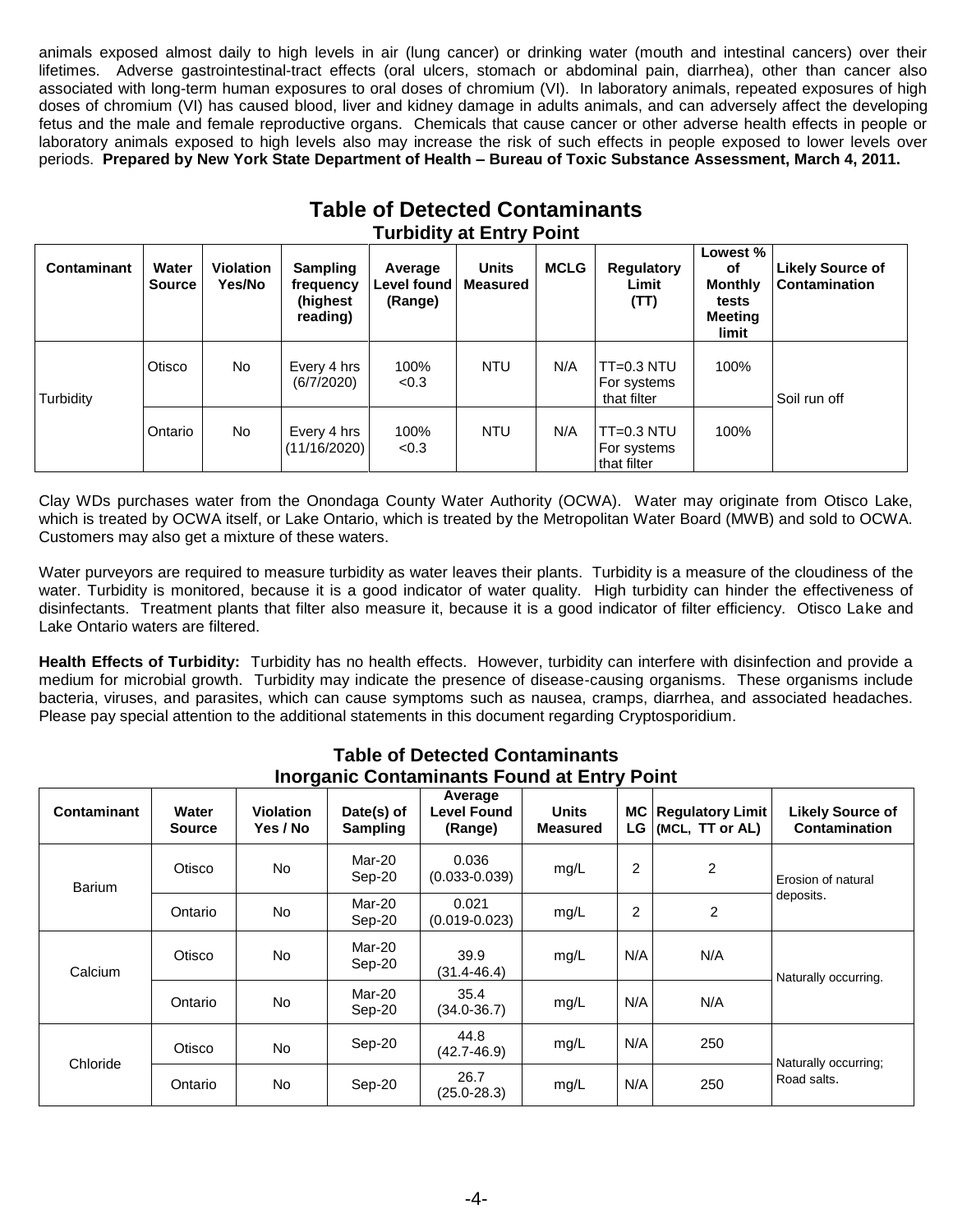| <b>Contaminant</b>                         | Water<br>Source | <b>Violation</b><br>Yes / No | Date(s) of<br><b>Sampling</b> | Average<br><b>Level Found</b><br>(Range) | <b>Units</b><br><b>Measured</b> | LG  | MC Regulatory Limit<br>(MCL, TT or AL) | <b>Likely Source of</b><br>Contamination                                                                       |  |
|--------------------------------------------|-----------------|------------------------------|-------------------------------|------------------------------------------|---------------------------------|-----|----------------------------------------|----------------------------------------------------------------------------------------------------------------|--|
| Chlorite                                   | Otisco          | <b>No</b>                    | Daily*                        | 0.27<br>$(0.01 - 0.45)$                  | mg/L                            | N/A | 1                                      | By-product of drinking<br>water disinfection at plant<br>using Chlorine Dioxide.                               |  |
| <b>Chlorine Dioxide</b><br>Residual<br>(1) | Otisco          | No                           | Daily*                        | 4<br>$(<10-140)$                         | ug/L                            | N/A | 800 (MRDL)                             | By-product of drinking<br>water disinfection at<br>plants using Chlorine<br>Dioxide.                           |  |
| Chromium 6<br>(2)                          | Ontario         | <b>No</b>                    | Oct-20                        | 0.08                                     | ug/L                            | N/A | N/A                                    | Erosion of natural<br>deposits; Industrial<br>sources.                                                         |  |
| Copper                                     | Otisco          | No                           | Sep-20                        | 0.00125<br>$(ND-0.0015)$                 | mg/L                            | N/A | $AL=1.3$                               | Corrosion of household<br>systems. Erosion of<br>natural deposits and<br>leaching from wood                    |  |
|                                            | Ontario         | No                           | Sep-20                        | 0.004<br>$(.0023-.0057)$                 | mg/L                            | N/A | $AL=1.3$                               | preservatives.                                                                                                 |  |
| Fluoride                                   | Otisco          | No                           | Daily                         | 0.70<br>$(0.61 - 0.76)$                  | mg/L                            | N/A | 2.2                                    | Erosion of natural<br>deposits; water additive<br>that promotes strong<br>teeth; discharge from<br>fertilizer. |  |
| (3)                                        | Ontario         | No                           | Daily                         | 0.69<br>$(0.63 - 0.75)$                  | mg/L                            | N/A | 2.2                                    |                                                                                                                |  |
| <b>Free Chlorine</b>                       | Otisco          | No                           | Every 4 hrs.                  | 1.05<br>$(0.86 - 1.26)$                  | mg/L                            | N/A | 4 (MDRL)                               | Erosion of natural<br>deposits; water additives<br>that promotes strong                                        |  |
| Residual                                   | Ontario         | No                           | Every 4 hrs.                  | 0.89<br>$(0.68 - 1.10)$                  | mg/L                            | N/A | 4 (MDRL)                               | teeth; discharge from<br>fertilizer.                                                                           |  |
|                                            | Otisco          | No                           | Mar-20<br>Sep-20              | 10.9<br>$(10.6 - 11.2)$                  | mg/L                            | N/A | N/A                                    |                                                                                                                |  |
| Magnesium                                  | Ontario         | No                           | Mar-20<br>Sep-20              | 8.8<br>$(8.7 - 8.9)$                     | mg/L                            | N/A | N/A                                    | Naturally occurring.                                                                                           |  |
|                                            | Otisco          | No                           | Sep-20                        | 0.30                                     | mg/L                            | 10  | 10                                     | Runoff from fertilizer<br>use, leaching from septic                                                            |  |
| Nitrate                                    | Ontario         | No                           | Sep-20                        | 0.33                                     | mg/L                            | 10  | 10                                     | tanks, sewage; Erosion<br>of natural deposits.                                                                 |  |
| Sodium                                     | Otisco          | No                           | Mar-20<br>Sep-20              | 25.4<br>$(24.2 - 26.6)$                  | mg/L                            | N/A | See Health<br>Effects***               | Naturally occurring; road                                                                                      |  |
| (4)                                        | Ontario         | No                           | Mar-20<br>Sep-20              | 18.4<br>$(17.8 - 18.9)$                  | mg/L                            | N/A | See Health<br>Effects***               | salts, water softeners<br>and animal wastes.                                                                   |  |
| Sulfate                                    | Otisco          | No                           | Mar-20<br>Sep-20              | 11.8<br>$(11.7 - 11.9)$                  | mg/L                            | N/A | 250                                    | Naturally occurring.                                                                                           |  |
|                                            | Ontario         | No                           | Mar-19<br>Sep-19              | 23.1<br>$(22.9 - 23.3)$                  | mg/L                            | N/A | 250                                    |                                                                                                                |  |

**(1) Chlorine Dioxide and Chlorite** were tested for daily for 213 days in 2020. For 213 days in 2020 OCWA was adding Chlorine Dioxide as a preoxidant in order to control Zebra Mussels at the intake, provide adequate disinfection, and control the formation of undesirable disinfection by-products such as Trihalomethanes and Haloacetic acids. OCWA intends to add Chlorine Dioxide again during warm water conditions in 2021.

**(2) Chromium 6:** Although it is not regulated, OCWA took samples from the entrance point of its distribution representing water treated from Otisco and Lake Ontario and had them tested for Chromium 6 at low detection levels. The results are shown in the table above. Also in 2020, Clay WDs took samples representative of Clay WD's entry point and distribution system and had them tested for Chromium 6. This was done as part of the Unregulated Contaminant Rule. For more information on Chromium 6 see page 3 & 4.

**(3) Information on Fluoride Addition:** OCWA is one of many drinking water systems that provide drinking water with a controlled, low level of fluoride for consumer dental health protection. According to the United States Center for Disease Control, fluoride is very effective in preventing cavities when present in drinking water at an optimal dose of 0.7 mg/l. To ensure that the fluoride supplement in your water provides optimal dental protection, the NYS Health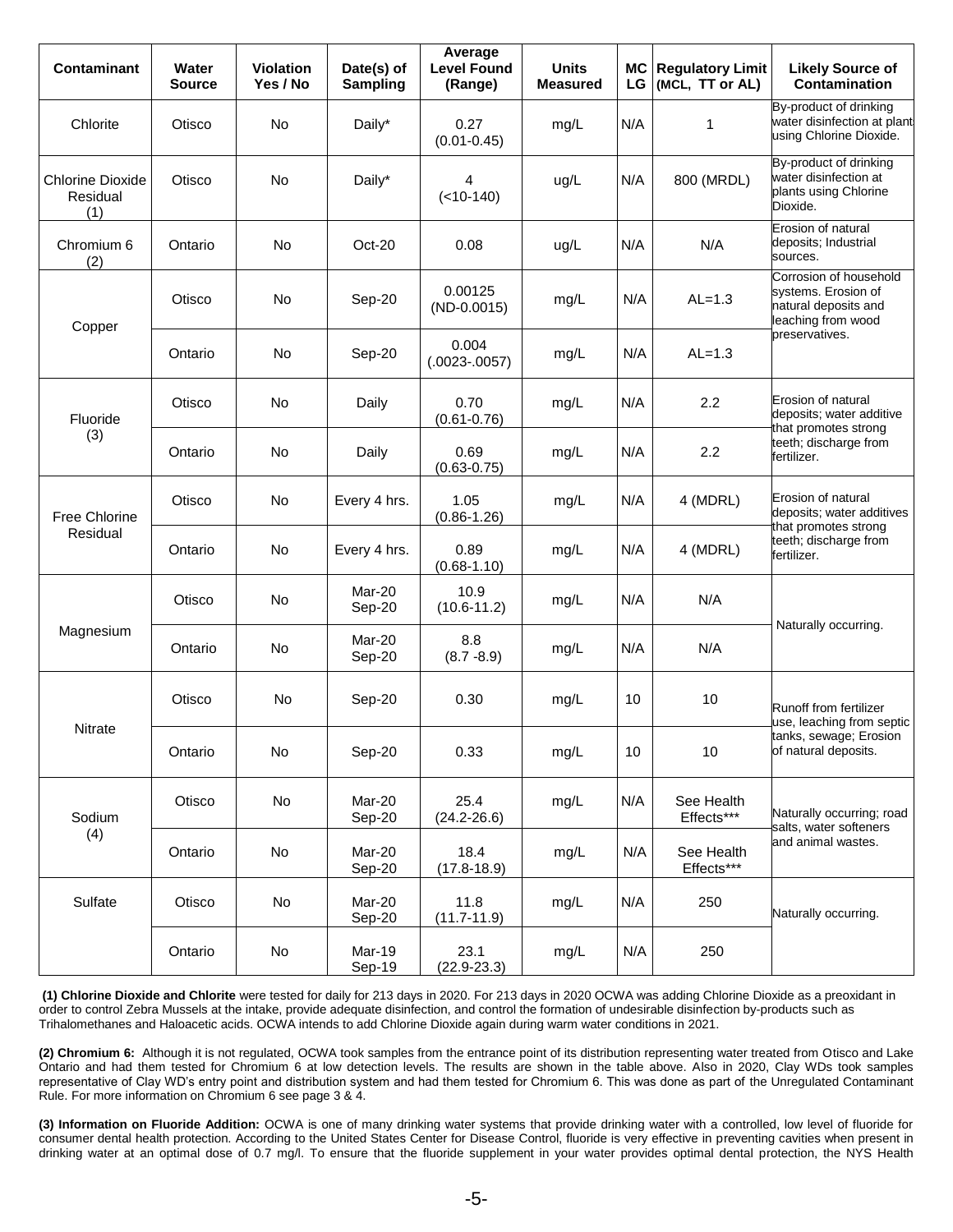Department requires that we monitor fluoride levels on a daily basis. During 2020 monitoring showed fluoride levels in your water were within 0.1mg/l of the optimal dose; 100% of the time for Otisco Lake water and 94% of the time for Lake Ontario water.

**(4)\*\*\* Health Effects of Sodium:** There is no MCL for Sodium. However, water containing more than 20 mg/L of Sodium should not be used for drinking by people on severely restricted Sodium diets. Water containing more than 270 mg/L of Sodium should not be used for drinking by people on moderately restricted diets.

| <b>TABLE OF DETECTED CONTAMINANTS</b><br><b>Organic Contaminants Found at Entry Point</b> |                        |                              |                               |                                          |                                 |             |                                        |                                          |  |  |  |
|-------------------------------------------------------------------------------------------|------------------------|------------------------------|-------------------------------|------------------------------------------|---------------------------------|-------------|----------------------------------------|------------------------------------------|--|--|--|
| Contaminant                                                                               | Water<br><b>Source</b> | <b>Violation</b><br>Yes / No | Date(s) of<br><b>Sampling</b> | Average<br><b>Level Found</b><br>(Range) | <b>Units</b><br><b>Measured</b> | <b>MCLG</b> | Regulatory<br>Limit (MCL,<br>TT or AL) | <b>Likely Source of</b><br>Contamination |  |  |  |
| <b>Dissolved</b>                                                                          | Otisco                 | No                           | Monthly<br>2020               | 2.0<br>$(1.6 - 2.5)$                     | mg/L                            | N/A         | N/A                                    |                                          |  |  |  |
| Organic Carbon                                                                            | Ontario                | <b>No</b>                    | Monthly<br>2020               | 1.8<br>$(1.5 - 2.0)$                     | mg/L                            | N/A         | N/A                                    | Naturally occurring                      |  |  |  |
| <b>Total Organic</b>                                                                      | Otisco                 | No                           | Monthly<br>2020               | 1.9<br>$(1.5 - 2.2)$                     | mg/L                            | N/A         | N/A                                    |                                          |  |  |  |
| Carbon                                                                                    | Ontario                | <b>No</b>                    | Monthly<br>2020               | 1.8<br>(1.4-3.1)                         | mg/L                            | N/A         | N/A                                    | Naturally occurring.                     |  |  |  |

\*\*\*\* See Terms & Abbreviations' for the list of Haloacetic Acids contaminants<br>\*\*\*\*\* See Terms & Abbreviations' for the listing of Tribelemethance contaminary

See Terms & Abbreviations' for the listing of Trihalomethanes contaminants.

**The frequency that various contaminants are tested for is regulated by the State and can vary from source to source. The State allows for some contaminants to be tested for less than once a year because the concentrations of these contaminants do not change frequently. Some of our data, though representative, is more than one year old. Some contaminants are monitored at the various sources more often than required.**

#### **Table of Detected Contaminants Per- and Poly-fluoroalkyl Substances (PFOA & PFOS) found at Entry Point**

| Contaminant                            | Water<br><b>Source</b>    | Violati<br><b>on</b><br>Yes/No | <b>Sampling</b><br>frequency<br>(highest<br>reading)         | Average<br>Level found  <br>(Range) | <b>Units</b><br><b>Measured</b> | <b>MCLG</b> | Regulatory<br>Limit<br>(TT) | <b>Likely Source of</b><br>Contamination                          |
|----------------------------------------|---------------------------|--------------------------------|--------------------------------------------------------------|-------------------------------------|---------------------------------|-------------|-----------------------------|-------------------------------------------------------------------|
| Perfluorooctanoic<br>acid (PFOA)       | Ontario<br>Entry<br>Point | No.                            | Feb, May, June,<br>July, Aug, Sept,<br>Oct.Nov.Dec<br>2020   | 2.3<br>$(-1.8 - 3.0)$               | ng/L                            | N/A         | 10                          | Non-stick coatings, stain<br>repellants,<br>and firefighting foam |
| Perfluorooctane<br>sulfonate<br>(PFOS) | Ontario<br>Entry<br>Point | No.                            | Feb, May, June,<br>July, Aug, Sept,<br>Oct, Nov, Dec<br>2020 | 2.5<br>$(<1.8 - 2.7)$               | nq/L                            | N/A         | 10                          | Non-stick coatings, stain<br>repellants,<br>and firefighting foam |

**Per and polyfluoroalkyl substances (PFAs) are a group of man-made chemicals that are persistant in the environment and human body. PFAs can be found in products such as stain repellant fabrics, Teflon, polishes, waxes, paints, cleaning products and fire fighting foams. Many PFAs are no longer manufactured in the United States but may still be produced internationally and imported to the United States.**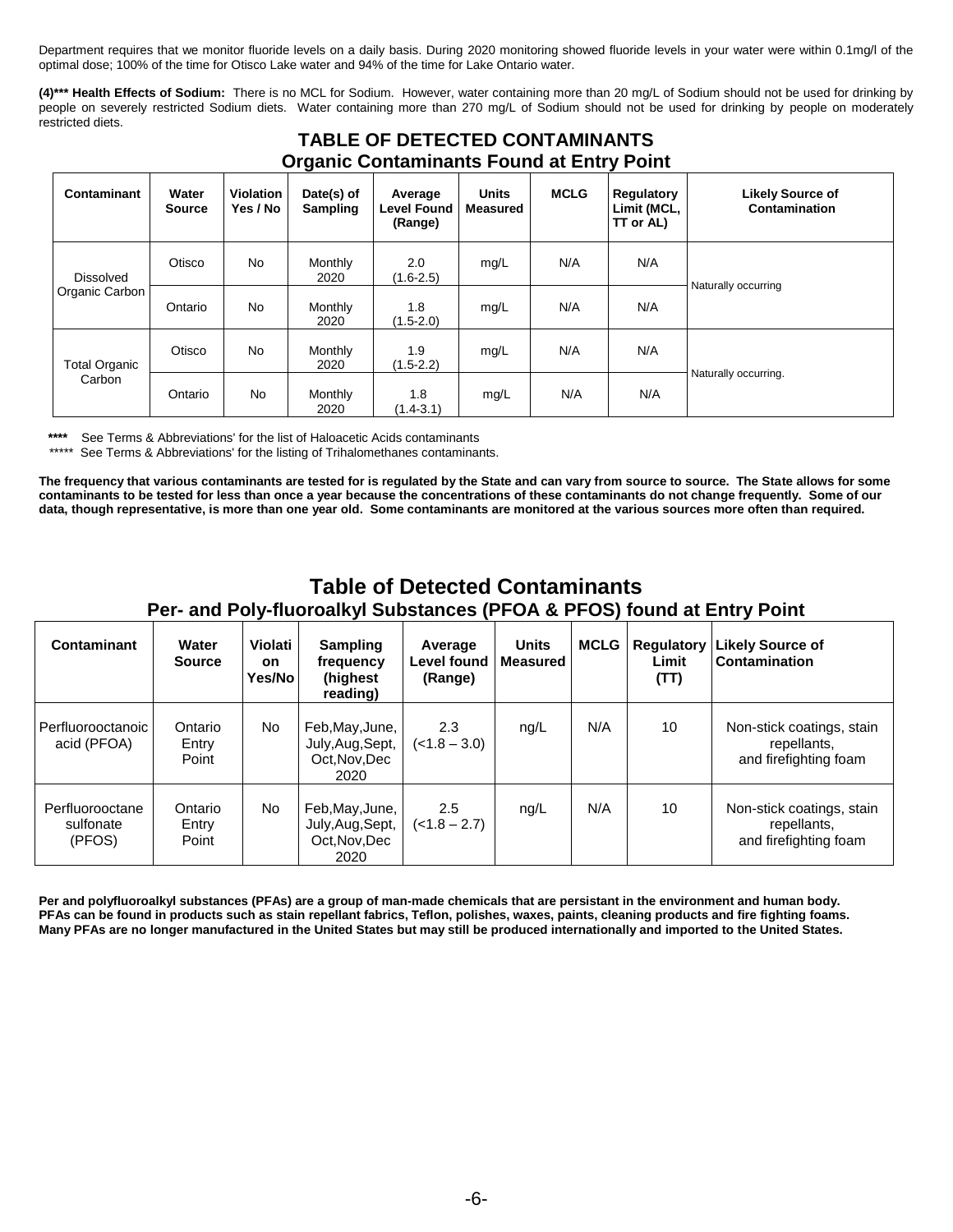# **Radionuclides Found at Entry Point**

| <b>Contaminant</b>    | Water<br><b>Source</b> | <b>Violation</b><br>Yes/No | Composite<br>of quarterly<br>sampling | Level<br>found | <b>Units</b><br><b>Measured</b> | <b>MCLG</b> | <b>Regulatory</b><br>Limit<br>(MCL, TT,<br>or AL) | <b>Likely Source of</b><br><b>Contamination</b> |  |
|-----------------------|------------------------|----------------------------|---------------------------------------|----------------|---------------------------------|-------------|---------------------------------------------------|-------------------------------------------------|--|
| <b>Alpha Emitters</b> | Otisco                 | <b>No</b>                  | Feb, May,<br>Aug, Nov.<br>2017        | 0.62           | pCi/l                           | 0           | 15                                                | Erosion of natural deposits.                    |  |
|                       | Otisco                 | <b>No</b>                  | Feb, May,<br>Aug, Nov.<br>2017        | 0.85           | pCi/l                           | 0           | 50                                                | Decay of natural deposits and                   |  |
| <b>Beta Emitters</b>  | Ontario                | No                         | Feb, May,<br>Aug, Nov.<br>2020        | 0.917          | pCi/l                           | 0           | 50                                                | manmade emissions                               |  |
| Radium-226            | Otisco                 | <b>No</b>                  | Feb, May,<br>Aug, Nov.<br>2017        | 0.47           | pCi/l                           | 0           | 5                                                 | Erosion of natural deposits.                    |  |
| Radium-228            | Otisco                 | <b>No</b>                  | Feb, May,<br>Aug, Nov.<br>2017        | 0.08           | pCi/l                           | 0           | 5                                                 | Erosion of natural deposits.                    |  |
|                       | Ontario                | <b>No</b>                  | Feb, May,<br>Aug, Nov.<br>2020        | 0.380          | pCi/l                           | 0           | 50                                                | Erosion of natural deposits.                    |  |
| <b>Total Uranium</b>  | Otisco                 | <b>No</b>                  | Feb, May,<br>Aug, Nov.<br>2017        | 0.30           | ug/l                            | N/A         | 30                                                |                                                 |  |
|                       | Ontario                | <b>No</b>                  | Feb, May,<br>Aug, Nov.<br>2020        | 0.283          | ug/l                            | N/A         | 30                                                | Erosion of natural deposits.                    |  |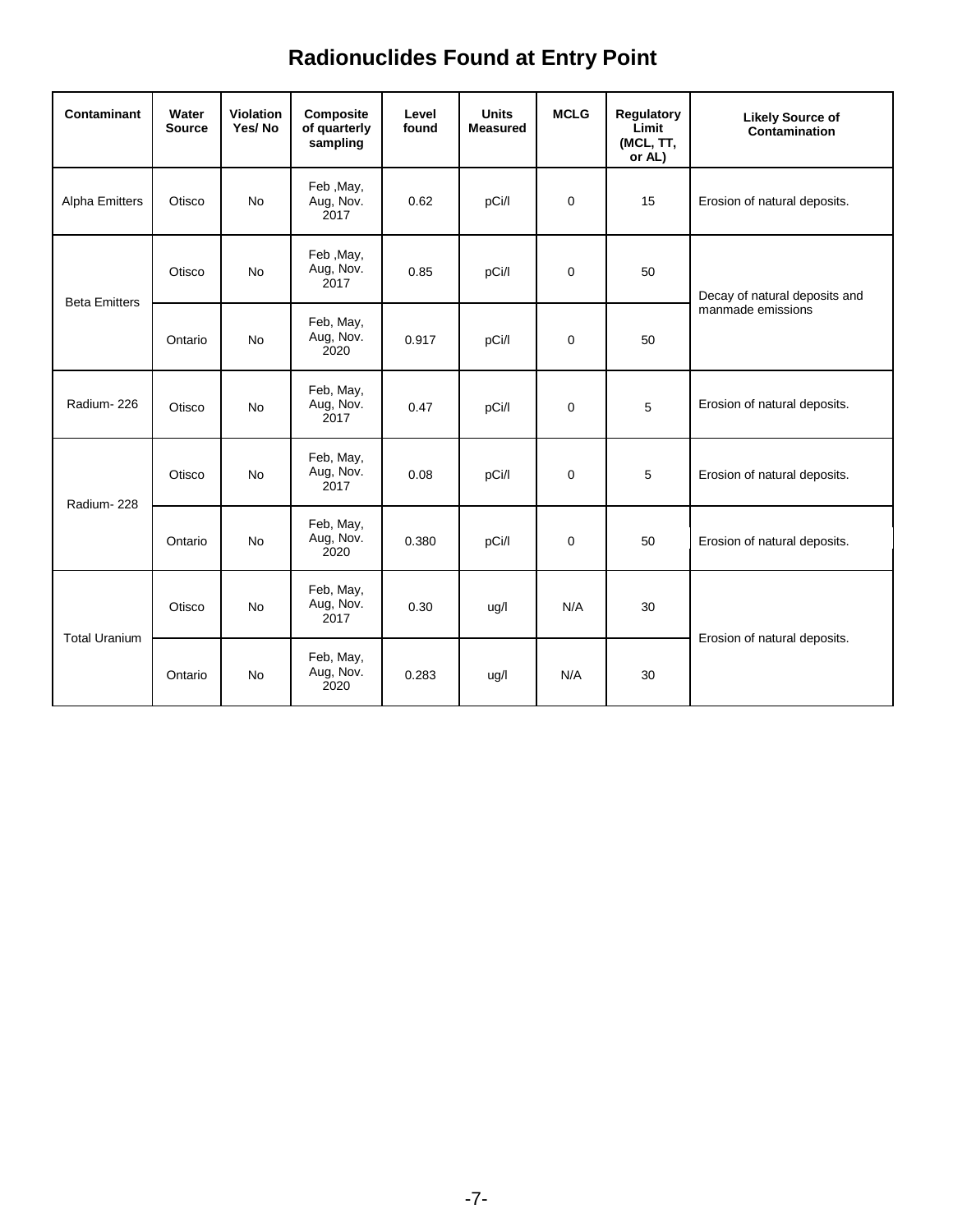#### **Clay WDs Unregulated Contaminant Monitoring Rule 3 (UCMR3) Sampling**

The UCMR3 is a requirement set by the EPA for public water systems to monitor for a list of 28 contaminants not presently regulated. Water systems must sample for these contaminants on an EPA set schedule and have these samples tested by a certified laboratory using EPA approved methods.

Below is a table showing the unregulated contaminants found. The samples were collected in March, June, and September, 2014. The sample sites represented an entry point to the distribution system and a point of maximum residence in the distribution system. A list of UCMR3 contaminants tested for but not found can be found at the end of this table. For more information please contact Frank Mazzye, 652-3800, Ext. 146.

| <b>Contaminant</b> | Water<br><b>Source</b> | Date(s) of<br>Sampling          | Average<br><b>Level Found</b><br>(Range) | <b>Units</b><br><b>Measured</b> | <b>MCLG</b> | Regulatory<br>Limit (MCL,<br>TT or AL) | <b>Likely Source of</b><br>Contamination                                                                                                                                                                                                   |  |
|--------------------|------------------------|---------------------------------|------------------------------------------|---------------------------------|-------------|----------------------------------------|--------------------------------------------------------------------------------------------------------------------------------------------------------------------------------------------------------------------------------------------|--|
| Chlorate           | <b>Entry Point</b>     | Mar-14<br>Jun-14<br>Sept-14     | 98.0<br>$(54-150)$                       | ug/L                            | N/A         | N/A                                    | Agricultural defoliant or desiccant;<br>disinfection byproduct; and used in                                                                                                                                                                |  |
|                    | Maximum<br>Residence   | Mar-14<br>$Jun-14$<br>Sept-14   | 107.7<br>$(63-140)$                      | uq/L                            | N/A         | N/A                                    | production of chlorine dioxide                                                                                                                                                                                                             |  |
| <b>Contaminant</b> | Water<br><b>Source</b> | Date(s) of<br><b>Sampling</b>   | Average<br><b>Level Found</b><br>(Range) | <b>Units</b><br><b>Measured</b> | <b>MCLG</b> | Regulatory<br>Limit (MCL,<br>TT or AL) | <b>Likely Source of</b><br>Contamination                                                                                                                                                                                                   |  |
| Chromium           | Maximum<br>Residence   | Mar-14<br>$Jun-14$<br>Sept-14   | 0.14<br>$(nd-0.22)$                      | ug/L                            | N/A         | N/A                                    | The amount measured when analyzing<br>for "total chromium" is the sum of<br>chromium in all of its valence states. The<br>MCL for EPA's current total chromium<br>regulation was determined based upon<br>the health effects of chromium-6 |  |
| Chromium-6         | <b>Entry Point</b>     | $Mar-14$<br>Jun-14<br>Sept-14   | 0.093<br>$(0.085 - 0.10)$                | ug/L                            | N/A         | N/A                                    | Naturally-occurring element; used in<br>making steel and other alloys;<br>chromium-3 or -6 forms are used for<br>chrome plating, dyes and pigments,<br>leather tanning, and wood preservation                                              |  |
|                    | Maximum<br>Residence   | $Mar-14$<br>$Jun-14$<br>Sept-14 | 0.107<br>$(0.091 - 0.12)$                | uq/L                            | N/A         | N/A                                    |                                                                                                                                                                                                                                            |  |
| Strontium          | <b>Entry Point</b>     | $Mar-14$<br>Jun-14<br>Sept-14   | 190<br>$(180-200)$                       | ug/L                            | N/A         | N/A                                    | Naturally-occurring element; historically,<br>commercial use of strontium has been in                                                                                                                                                      |  |
|                    | Maximum<br>Residence   | Mar-14<br>$Jun-14$<br>Sept-14   | 183.3<br>$(170-200)$                     | uq/L                            | N/A         | N/A                                    | the faceplate glass of cathode-ray tube<br>televisions to block x-ray emissions                                                                                                                                                            |  |
| Molybdenum         | <b>Entry Point</b>     | Mar-14<br>$Jun-14$<br>Sept-14   | 1.2<br>$(1.1 - 1.3)$                     | ug/L                            | N/A         | N/A                                    | Naturally-occurring element found in<br>ores and present in plants, animals and                                                                                                                                                            |  |
|                    | Maximum<br>Residence   | Mar-14<br>Jun-14<br>Sept-14     | 0.93<br>$(nd-1.2)$                       | uq/L                            | N/A         | N/A                                    | bacteria; commonly used form<br>molybdenum trioxide used as a chemical<br>reagent                                                                                                                                                          |  |
| Vanadium           | <b>Entry Point</b>     | Mar-14<br>$Jun-14$<br>Sept-14   | 0.143<br>$(nd-0.23)$                     | ug/L                            | N/A         | N/A                                    | Naturally-occurring elemental metal;                                                                                                                                                                                                       |  |
|                    | Maximum<br>Residence   | Mar-14<br>$Jun-14$<br>Sept-14   | 0.177<br>$(nd-0.23)$                     | ug/L                            | N/A         | N/A                                    | used as vanadium pentoxide which is a<br>chemical intermediate and a catalyst                                                                                                                                                              |  |

#### **Unregulated Contaminants Not Detected During Testing**

In 2014, Clay WDs was required to collect and analyze drinking water samples for unregulated contaminants. The following contaminants were tested for but not detected; 1,2,3-trichloropropane, 1,3-butadiene, chloromethane (methyl chloride),1,1 dichloroethane, bromomethane (methyl bromide), chloromethane (methyl chloride), 1,1-dichloroethane, chlorodifluoromethane (HCFC-22), bromochloromethane (halon 1011), 1,4-dioxane, cobalt, perfluorooctanesulfonate acid (PFOS), perfluorooctanoic acid (PFOA), perfluorononanoic acid (PFNA), perfluorohexanesulfonic acid (PFHxS), perfluoroheptanoic acid (PFHpA), and perfluorobutanesulfonic acid (PFBS).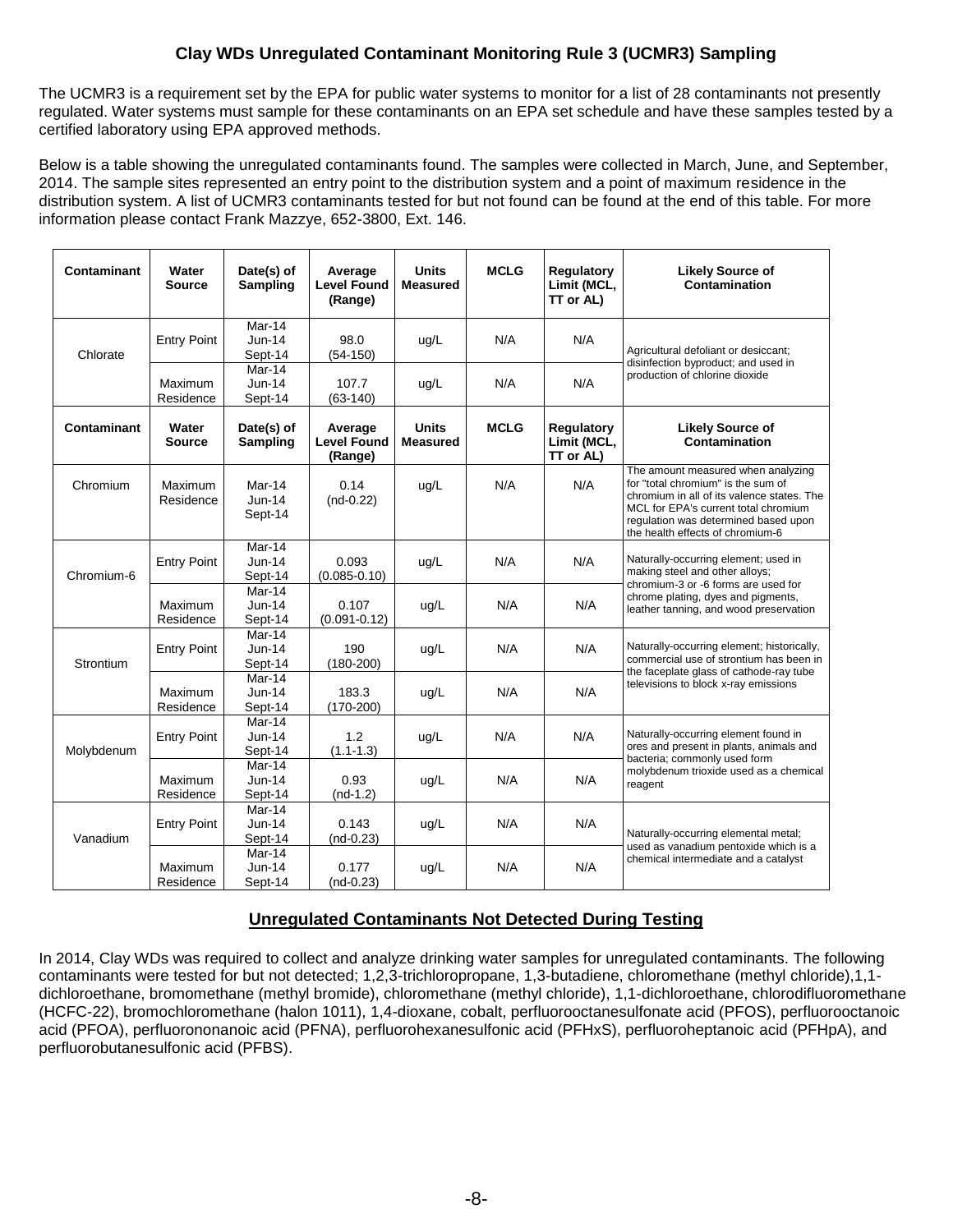# **Cryptosporidium and Giardia:**

New York State law requires water suppliers to notify their customers about the risks of Cryptosporidium and Giardia. These pathogens are of concern because they are found in surface water and ground water under the influence of surface water throughout the United States. Filtration and disinfection are the best methods for use against them, but 100% removal or inactivation cannot be guaranteed. Cryptosporidiosis and Giardiasis are intestinal illnesses caused by these microscopic parasites. Symptoms of infection include nausea, diarrhea, and cramps. Most healthy people can overcome the disease within a few weeks.

In 2020, the presence of Cryptosporidium and Giardia was tested for in Lake Ontario and Otisco Lake as part of the routine plans of OCWA. Both the raw lake waters and the treated waters were tested. Additionally, OCWA's Otisco Lake Water Treatment Plant tested its recycled wash water, which is water that is reclaimed after filter backwashing and returned to the treatment plant influent stream for retreatment.

OCWA collected a total of 36 Cryptosporidium and Giardia samples in 2020 representing water originating from Otisco Lake. Monthly samples were taken from the Raw (untreated) water, the Entry Point (treated) water, and the Recycled water. Giardia was detected in Raw water samples from February. Cryptosporidium was not detected in any of the Raw water or Recycled water samples in 2020. Neither Giardia nor Cryptosporidium were detected in any of the Entry Point water samples from Otisco Lake.

OCWA collected a total of 8 Cryptosporidium and Giardia samples in 2020 representing water originating from Lake Ontario. Quarterly samples were taken from the Raw water and Entry Point water. Giardia was detected in Raw water in May. Cryptosporidium was not detected in any of the Raw water samples. Neither Cryptosporidium nor Giardia were detected in any of the Raw water or Entry Point water samples from Lake Ontario.

*Some people may be more vulnerable to disease causing microorganisms or pathogens in drinking water than the general population. Immuno-compromised persons such as persons with cancer undergoing chemotherapy, persons who have undergone organ transplants, people with HIV/AIDS or other immune system disorders, some elderly, and infants can be particularly at risk from infections. These people should seek advice from their health care provider about their drinking water. EPA/CDC guidelines on appropriate means to lessen the risk of infection by Cryptosporidium, Giardia and other microbial pathogens are available from the Safe Drinking Water Hotline (800-426-4791).* 

Individuals who think they may have Cryptosporidiosis or Giardiasis should contact their health care provider immediately. For additional information on Cryptosporidiosis or Giardiasis you may contact the Onondaga County Health Department, in writing at 421 Montgomery St., 12th Floor, Syracuse, NY 13202 or by calling 435-6600.

Bottled water may be a viable alternative, however the same degree of caution applied to your tap water should be used in selecting a bottled water supplier. To that end, a list of certified bottled waters for sale in New York (along with their sources) can be obtained from the New York State Department of Health by calling 1-800-458-1158.

The EPA's Surface Water Treatment Rule (SWTR) established water treatment standards specifically designed to ensure the removal or deactivation of Giardia and other microbial contaminants. The EPA is currently working on enhancing these standards to further ensure protection against exposure to Cryptosporidium from drinking water. The OCWA and MWB treatment plants are in full compliance with all current operational, monitoring, and reporting requirements. OCWA's internal performance standards are actually tougher than the law currently requires.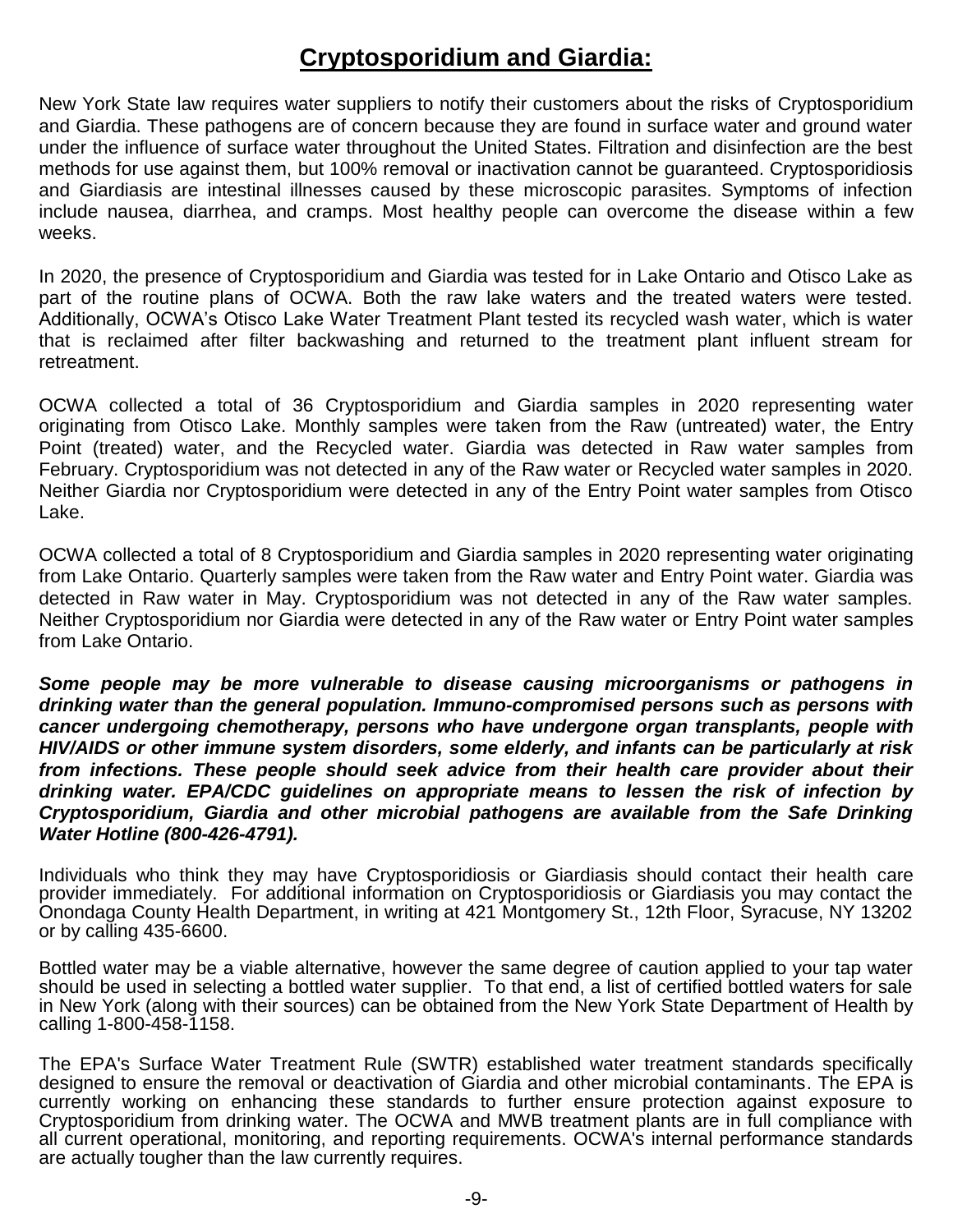For example, the SWTR requires a treatment plant's combined filter effluent water turbidity (a measure of clarity used to check filtration particulate removal) to be less than 0.30 NTUs 95% of the time. For 2020 the Otisco Filtration Plant's combined filter effluent turbidity was less than 0.07 NTUs 95% of the time based on continuous four-hour sampling intervals. The Ontario Filtration Plant's combined filter effluent turbidity for 2020 averaged less than 0.07 NTUs 95% of the time, again based on four-hour sampling intervals. Cryptosporidium regulations contain improved filtration performance requirements to ensure removal of any protozoans that may be present. Part of the enhanced filtration requirements involved lowering the turbidity criteria from the 0.50 to the 0.30 NTU range. Both of OCWA's treatment plants are doing better than the regulated levels.

#### **WHAT DOES THIS INFORMATION MEAN?**

As you can see by the table, our system had no violations. We have learned through our testing that some contaminants have been detected; however, these contaminants were detected below the level allowed by the State

#### **IS OUR WATER SYSTEM MEETING OTHER RULES THAT GOVERN OPERATIONS?**

During 2020, our system was in compliance with applicable State drinking water operating, monitoring and reporting requirements.

### **DO I NEED TO TAKE SPECIAL PRECAUTIONS?**

Some people may be more vulnerable to disease causing microorganisms or pathogens in drinking water than the general population. Immuno-compromised persons such as persons with cancer undergoing chemotherapy, persons who have undergone organ transplants, people with HIV/AIDS or other immune system disorders, some elderly, and infants can be particularly at risk from infections. These people should seek advice from their health care provider about their drinking water. EPA/CDC guidelines on appropriate means to lessen the risk of infection by Cryptosporidium, Guardia and other microbial pathogens are available from the Safe Drinking Water Hotline (800-426-4791).

#### **INFORMATION ON FLUORIDE ADDITION**

OCWA is one of many drinking water systems that provide drinking water with a controlled, low level of fluoride for consumer dental health protection. According to the United States Center for Disease Control, fluoride is very effective in preventing cavities when present in drinking water at an optimal dose of 0.7 mg/l. To ensure that the fluoride supplement in your water provides optimal dental protection, the NYS Health Department requires that we monitor fluoride levels on a daily basis. During 2020 monitoring showed fluoride levels in your water were within 0.1mg/l of the optimal dose; 100% of the time for Otisco Lake water 94% of the time for Lake Ontario water.

#### **WHY SAVE WATER AND HOW TO AVOID WASTING IT?**

Unlike many areas in the country, OCWA has access to more than enough water to meet its current and future needs. Otisco Lake can safely yield 25 million gallons of water per day. Lake Ontario is a direct connection to the Great Lakes. The Great Lakes contain 25% of the world's fresh water. However, even with this abundance, water must be used wisely. It takes energy and resources to treat and deliver the water to the consumer.

Although our system has an adequate amount of water to meet present and future demands, there are a number of reasons why it is important to conserve water: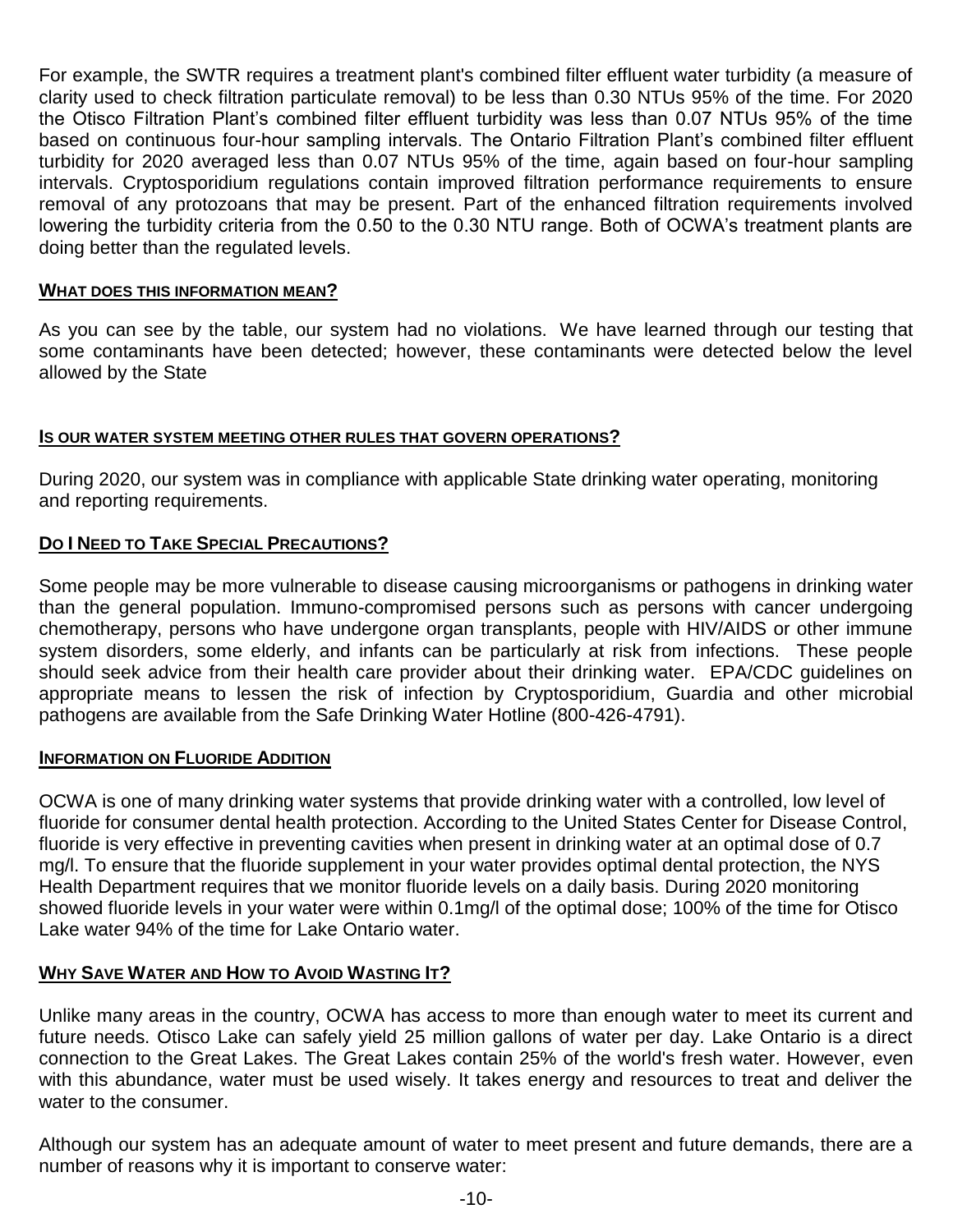- Saving water saves energy and some of the costs associated with both of these necessities of life;
- Saving water reduces the cost of energy required to pump water and the need to construct costly new wells, pumping systems and water towers; and
- Saving water lessens the strain on the water system during a dry spell or drought, helping to avoid severe water use restrictions so that essential fire fighting needs are met.

You can play a role in conserving water by becoming conscious of the amount of water your household is using, and by looking for ways to use less whenever you can. It is not hard to conserve water. Conservation tips include:

- Automatic dishwashers use 15 gallons for every cycle, regardless of how many dishes are loaded. So get a run for your money and load it to capacity.
- Turn off the tap when brushing your teeth.
- Check every faucet in your home for leaks. Just a slow drip can waste 15 to 20 gallons a day. Fix it up and you can save almost 6,000 gallons per year.
- Check your toilets for leaks by putting a few drops of food coloring in the tank, watch for a few minutes to see if the color shows up in the bowl. It is not uncommon to lose up to 100 gallons a day from one of these otherwise invisible toilet leaks. Fix it and you save more than 30,000 gallons a year.
- Use your water meter to detect hidden leaks. Simply turn off all taps and water using appliances, then check the meter after 15 minutes, if it moved, you have a leak.

If you are interested in additional water saving tips, call our **CUSTOMER SERVICE DEPT.** at 652-3800 Ext. 146.

### **CLOSING.**

The Uniform Water District is pleased to provide this information in accordance with the State's Public Health Law requiring water suppliers to provide an annual water quality report. The statement includes information on water quality; quantity, treatment, conservation and State Health Dept. supplied public education information. This information formerly available on request will now be mailed directly to consumers on an annual basis. Meeting for the Water Budget is held at the first Town Board meeting in November 2021.

# **Frequently Asked Questions**

#### **Does my water contain Fluoride?**

Yes, OCWA water is fluoridated to a concentration of about 0.7 mg/l.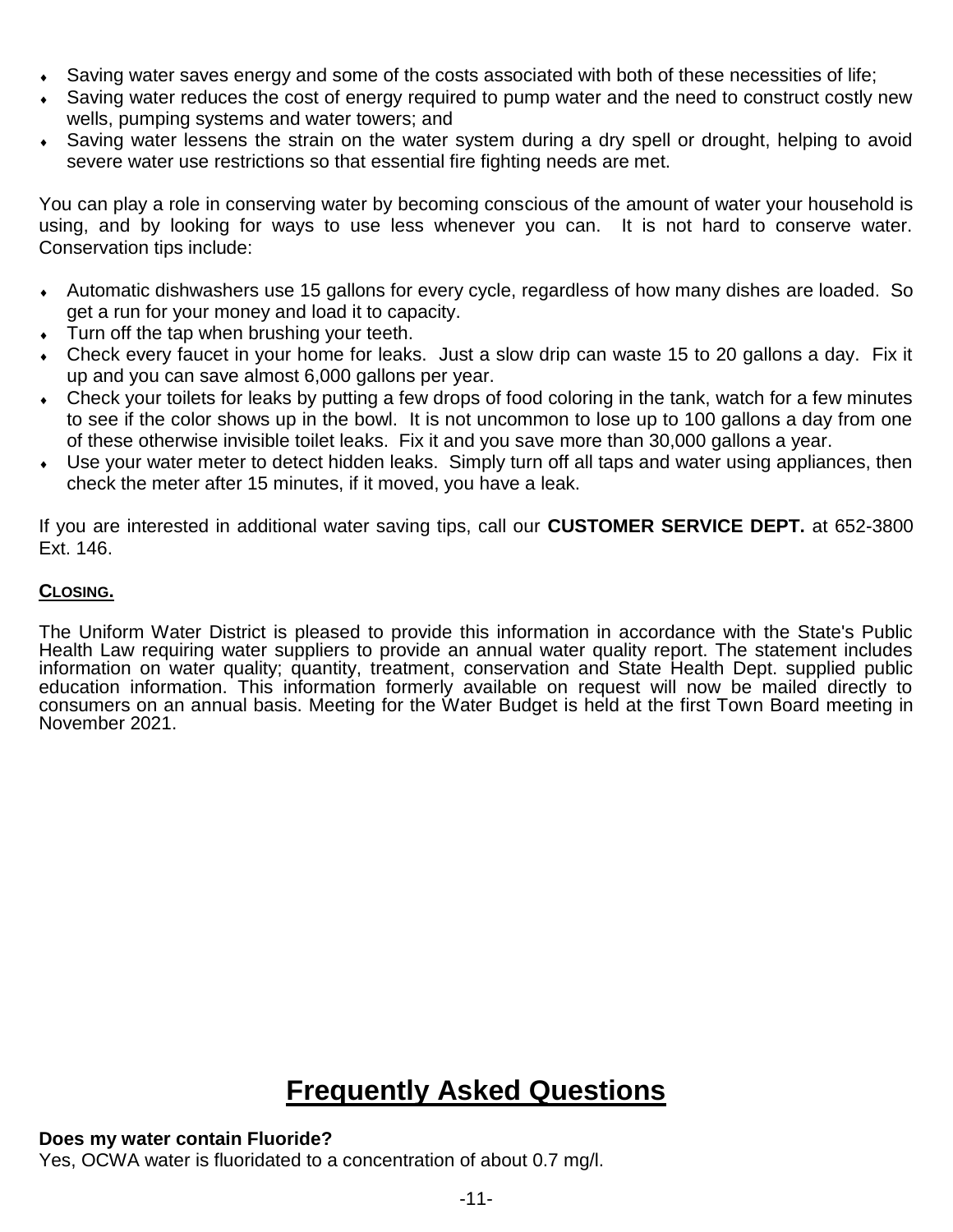OCWA is required to fluoridate by the New York State Department of Health.

#### **What is the pH of my water?**

OCWA's pH is 7.1 to 8.7, slightly basic. Alkalinity varies by source ranging from 95 mg/l to 140 mg/l (CaCO3)

#### **Is my water Hard or Soft?**

The hardness of OCWA's water ranges from 115 to 190 ppm. That is equal to about 6 to 11 grains per gallon. It is considered moderately hard. Hardness is a measurement of calcium carbonate in the water and is not a health concern.

#### **Will having a water softener installed improve the water quality in my home?**

No, softening does not improve the sanitary quality of water. Softeners mostly remove calcium carbonate. They will stop 'spotting' or 'scaling' which may occur on certain surfaces, and under certain conditions, when water puddles or droplets are allowed to evaporate. Water softeners may increase water usage because it takes more soft water to rinse away soap. It is ultimately a matter of personal preference.

#### **What can I do about dirty or rusty water?**

Water that is dirty or rusty can be caused by changes in flow inside the pipes. Usually, this is due to a sudden increase in flow, but sometimes, also by a change of direction. Leaks, hydrant usage or, changes in valve positioning can rile things up and cause these problems. If the problem doesn't clear up in a short period of time call us and we will try to help. OCWA will investigate and correct the cause of the problem and flush it's piping if necessary. You may then be instructed to flush the piping in your own home. The water should clear up after running it a bit.

#### **What about Taste or Odor Problems?**

Algae most commonly cause tastes and odors, which are; earthy, musty, grassy, or fishy. At the Otisco Lake and Lake Ontario plants water is filtered through granular activated carbon. At times, powdered activated carbon can also be added to adsorb the offensive tastes and odors and then the carbon and the algae both are filtered out. Algae blooms are common in the warm and sunny months and the carbon dosage is always being monitored and adjusted. Occasionally, some tastes and odors do get through. Customer complaints about taste and odor are taken very serious. Tastes and odors originating with algae have no adverse health effects.

#### **What about chlorine taste and odor?**

Chlorine dissipates as it travels through a pipeline. In order to ensure that customers living far from the treatment plant get water that is adequately disinfected, the dosage of chlorine received by customers living close to the plant is higher. OCWA tries to accommodate everyone, but in the case of a person very sensitive to chlorine living very close to the plant, this may not be possible. Chlorine can be removed simply by letting a pitcher of water stand overnight in the refrigerator or by running water through an activated carbon filter. Activated carbon filters, if used, need to be replaced regularly as old filters may promote bacterial growth.

# *Terms & Abbreviations*

**Action Level (AL)** – the concentration of a contaminant, which if exceeded, triggers treatment or other requirements that a water system must follow**.**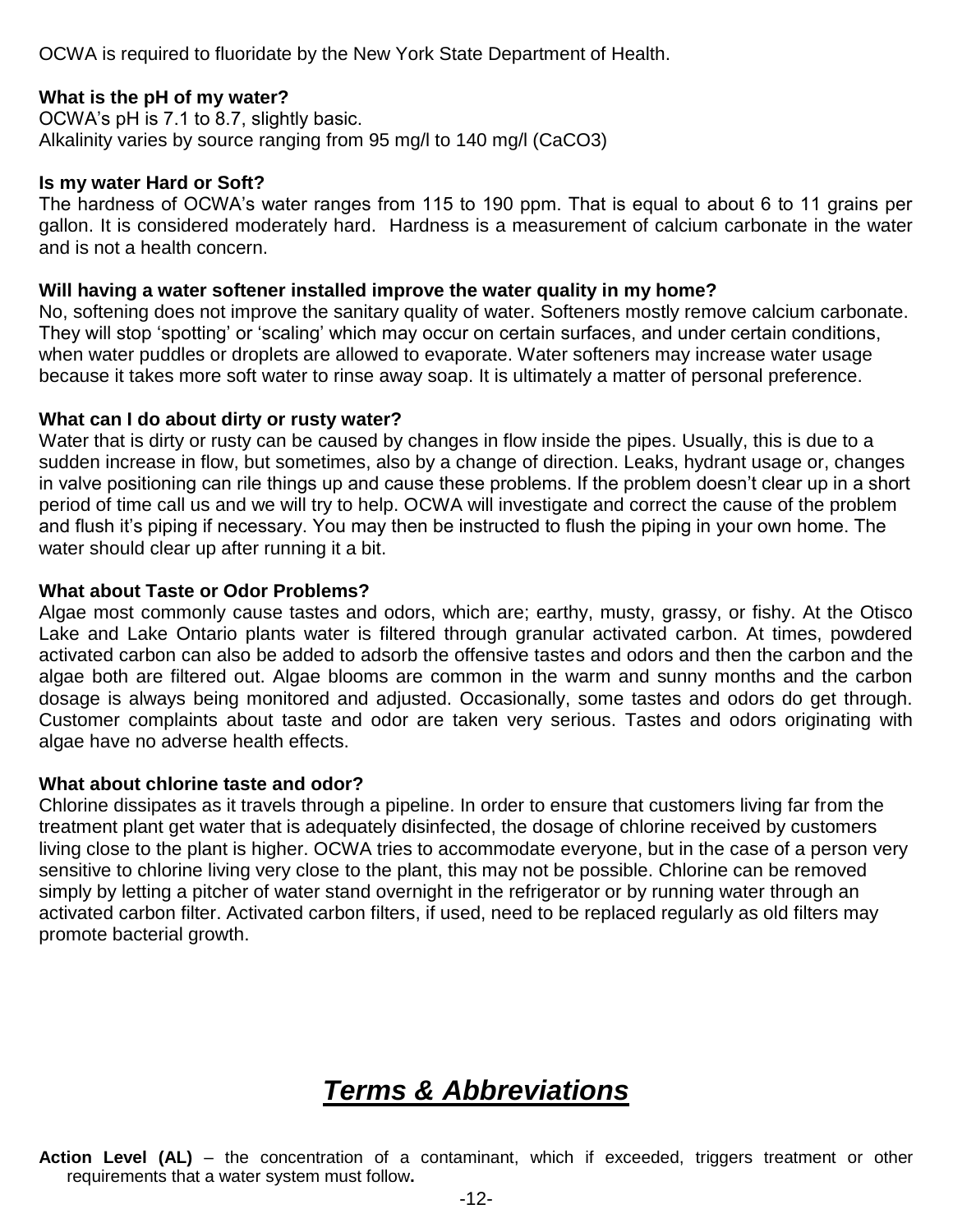**Chlorine Residual** – the amount of chlorine in water available for disinfection**.**

**Disinfection By-product (DBP)** – Chemical compounds that result from the addition of chlorine to water containing organic substances.

**HAA5 (Haloacetic Acids**) – the combined concentration of the following five contaminants; Dibromo-, Dichloro-, Monobromo-, Monochloro-, and Trichloro –, acetic acids**. Inorganic Contaminant –** chemical substances of mineral origin, such as iron or manganese**.** 

**Maximum Contaminant Level (MCL) –** the highest level of a contaminant that is allowed in drinking water. MCLs are set as close to the MCLGs as possible.

**Maximum Contaminant Level Goal (MCLG) –**the level of a contaminant in drinking water below which there is no known or expected risk to health. MCLGs allow for a margin of safety.

**Maximum Residual Disinfectant Level (MRDL):** The highest level of a disinfectant allowed in drinking water. There is convincing evidence that addition of a disinfectant is necessary for control of microbial contaminants.

**Maximum Residual Disinfectant Level Goal (MRDLG):** The level of a drinking water disinfectant below, which there is no known or expected risk to health. MRDLGs do not reflect the benefits of the use of disinfectants to control microbial contamination.

**mg/l** – (milligrams per liter) corresponds to one part of liquid in one million parts of liquid (parts per million – **ppm**).

**Microbiological Contaminant –** Very small organisms, such as bacteria.

**N/A –** not applicable.

**nd** – not detected at testing limits.

- **NTU –** Nephelometric Turbidity Unit a measurement of particles in water.
- **Organics –** substances containing the element carbon. These can be naturally occurring or man made, and can include pesticides, solvents, and by-products of disinfection.
- **pCi/L** picocuries per liter; units of concentration of radioactive substances.

**Radionuclides**– Contaminants giving off ionizing radiation**.**

- **TTHM – (Total Trihalomethanes) –** the combined concentration of the following four contaminants; Bromodichloromethane, Bromoform, Chloroform, and Dibromochloromethane.
- **TON (Threshold Odor Number**) The greatest number dilutions of a sample with "odor-free" water yielding a definitely perceptible odor.
- **Treatment Technique (TT) –** A required process intended to reduce the level of a contaminant in drinking water.

**ug/l** – (micrograms per liter) corresponds to one part of liquid in one billion parts of liquid (parts per billion – **ppb**).

## *SWAP Summary for OCWA*

The NYS DOH has evaluated OCWA's susceptibility to contamination under the Source Water Assessment Program (SWAP), and their findings are summarized in the paragraphs below. It is important to stress that these assessments were created using available information and only estimate the potential for source water contamination. Elevated susceptibility ratings do not mean that source water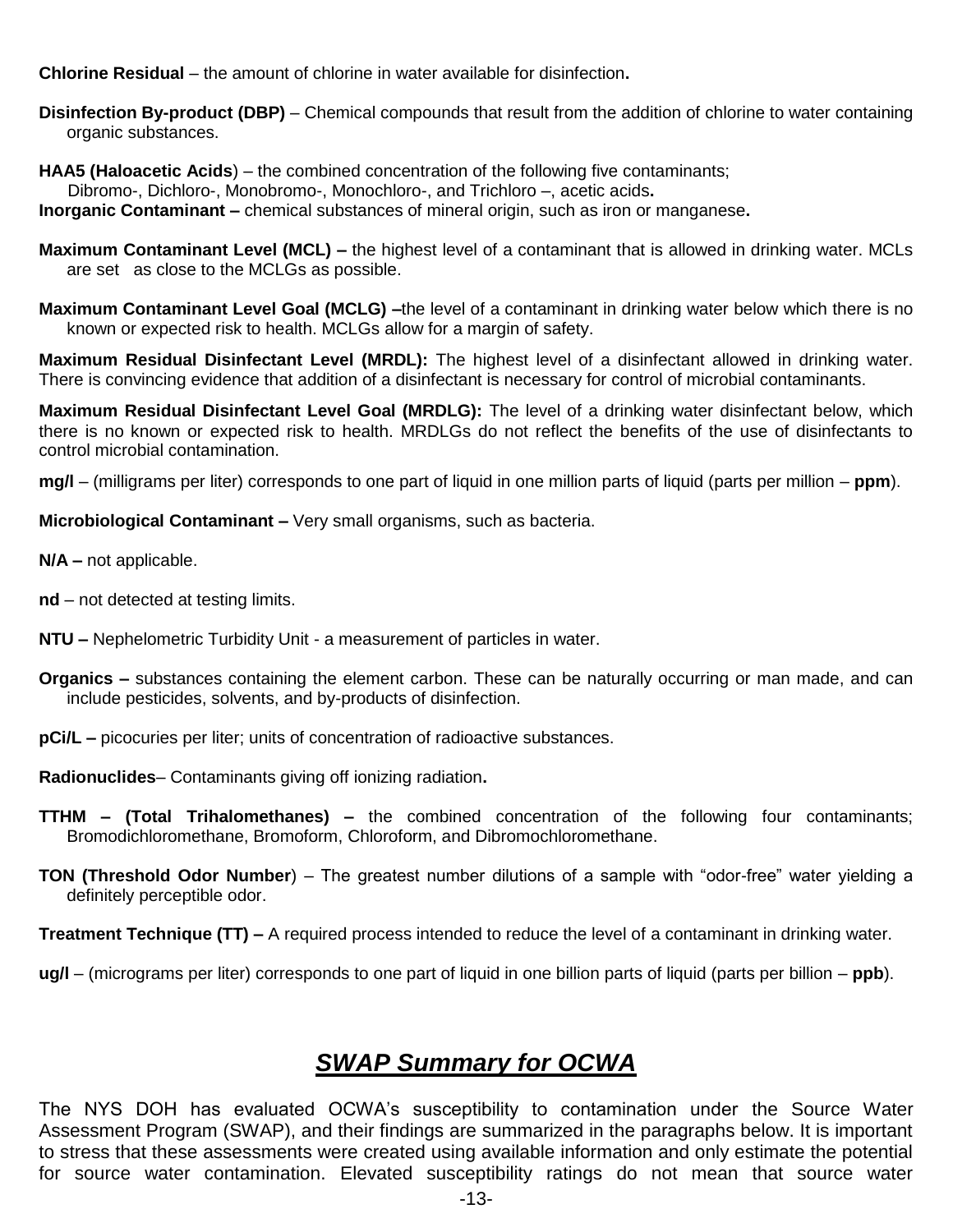contamination has or will occur for OCWA. OCWA provides treatment and regular monitoring to ensure the water delivered to consumers meets all applicable standards.

### **Otisco Lake Source (water produced by OCWA):**

This assessment found a moderate susceptibility to contamination for OCWA's Otisco Lake source of drinking water. The amount of row crops in the assessment area results in a medium susceptibility to pesticides. No permitted discharges are found in the assessment area. There is also noteworthy contamination susceptibility associated with other discrete contaminant sources, and these facility types include: mines. While lakes are not generally considered to have a high natural sensitivity to phosphorus in SWAP, this lake already shows algae problems. Therefore, additional phosphorus contribution would likely result in further water quality degradation.

### **Lake Ontario Source (water purchased from Metropolitan Water Board):**

Lake Ontario Source (water purchased from Metropolitan Water Board): The Great Lakes' watershed is exceptionally large and too big for a detailed evaluation in the SWAP. General drinking water concerns for public water supplies which use these sources include: storm generated turbidity, wastewater, toxic sediments, shipping related spills, and problems associated with exotic species (e.g. zebra musselsintake clogging and taste and odor problems). The summary below is based on the analysis of the contaminant inventory compiled for the drainage area deemed most likely to impact drinking water quality at this PWS intake.

This assessment found a moderate susceptibility to contamination for this source of drinking water. The amount of agricultural lands in the assessment area results in elevated potential for pesticides contamination. Non-sanitary wastes may increase contamination potential. There is also noteworthy contamination susceptibility associated with other discrete contaminant sources, and these facility types include: mines.

# *Water Sources and Treatment*

Customers of the Clay WDs receive water from the Onondaga County Water Authority (OCWA) that originates from Otisco Lake or Lake Ontario. Customers located in certain areas may get a mixture of these waters or their source water may vary with changes in seasonal demand. In 2020 OCWA supplied water to 340,000 residential customers located in suburban Onondaga County, and parts of Madison, Oneida, Oswego, and Cayuga counties. OCWA also supplies water daily to thirty-four large industrial customers and two municipal wholesale water customers. OCWA can also supply water on an intermittent or emergency basis to seven additional municipal water systems.

OCWA treats and delivers water from Otisco Lake, the easternmost and smallest finger lake. In 2020, approximately 16.9 million gallons per day or 47.2 % of OCWA's water came from Otisco Lake. The customers receiving water originating from Otisco Lake are mostly located in the southern and western half of Onondaga County.

OCWA also treats and delivers water from Lake Ontario. The Ontario Water Treatment Plant treats water originating from Lake Ontario. In 2020, approximately 17.9 million gallons per day or 49.9 % of OCWA's water came from Lake Ontario. The customers receiving water originating from Lake Ontario are mostly located in the northern and eastern half of Onondaga County. OCWA customers in Madison, Oneida, Oswego, and Cayuga counties receive all their water from Lake Ontario.

The first step in water treatment is to protect the source. Both OCWA and the City of Syracuse have ongoing watershed protection programs in place. These programs are carried out in cooperation with the State and Onondaga County Departments of Health. OCWA and the City of Syracuse both monitor lake